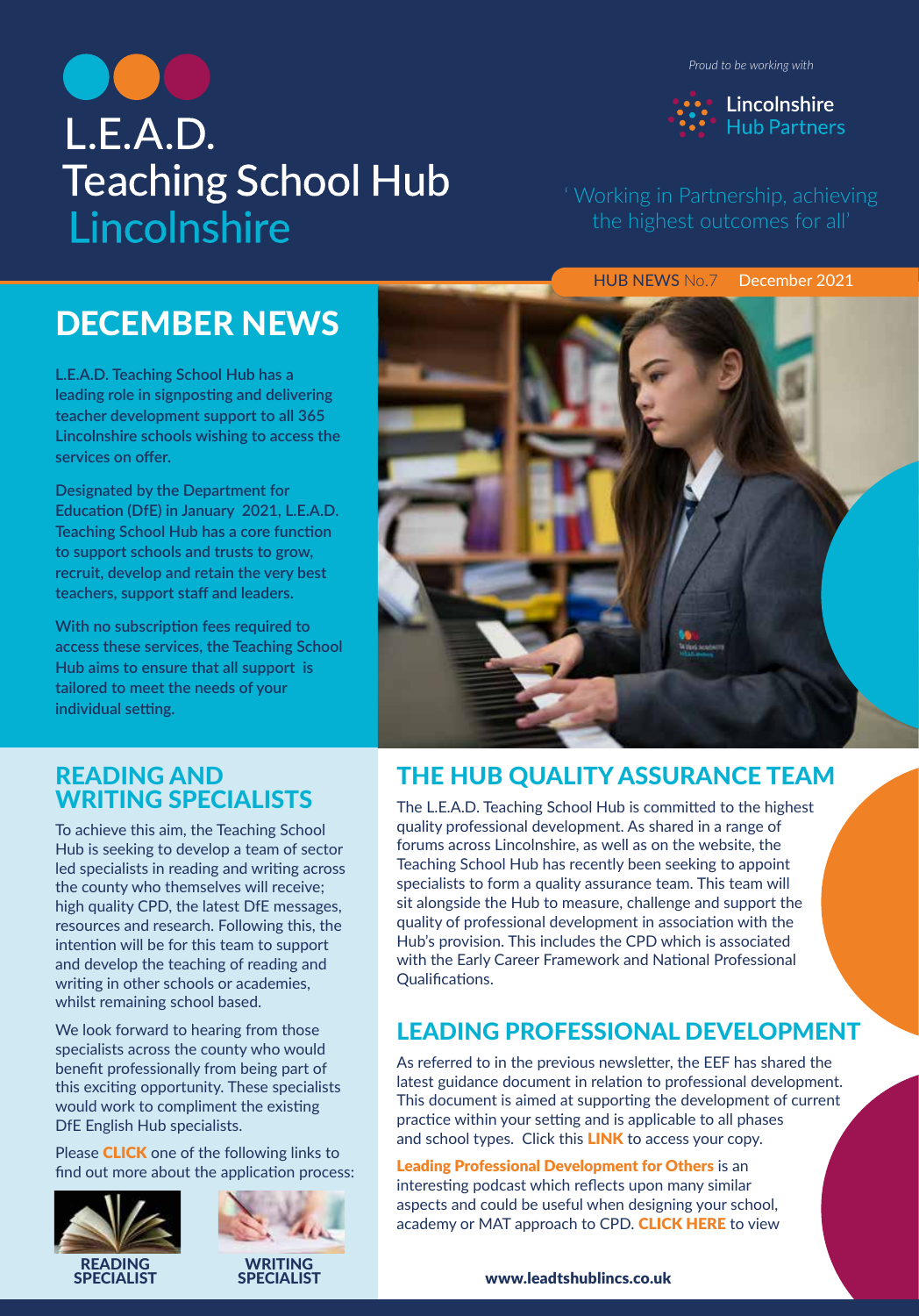# It's not too late...

Enrol by 17th January 2022 for a February start!

**ALL PROGRAMMES ARE FULLY FUNDED SO THERE'S NO COST TO YOUR SCHOOL**



With over 200 participants committed to furthering their professional development with L.E.A.D. Teaching School Hub, we are pleased to announce a further opportunity to apply for any of the programmes which will begin in February 2022.

# **NPQ READY EVENTS**

**In relation to these National Professional Qualifications for aspiring and established leaders, we are hosting information sessions on the following dates:**

General sessions are 45mins, all other events are 30mins



| <b>NPQ Ready Event</b><br>for all NPQ programmes | 12.30pm, Monday 10th January<br>8.30am, Friday 14th January |
|--------------------------------------------------|-------------------------------------------------------------|
| <b>NPQSL</b>                                     | 4pm, Monday 10th January                                    |
| <b>NPQH</b>                                      | 8.15am, Tuesday 11th January                                |
| <b>NPQBC</b>                                     | 8.30am, Wednesday 5th January                               |
| <b>NPQLT</b>                                     | 12.30pm, Wednesday 5th January                              |
| <b>NPQLTD</b>                                    | 4pm, Wednesday 5th January                                  |

**Equally if you are a leader who is looking to find out more across all of the programmes or to make decisions for your School, Academy or Multi Academy Trust, we are ho[sting sessions on:](https://www.leadtshublincs.co.uk/page/?title=NPQ+Programmes&pid=23)**

**12.30pm-1.15pm, Monday 10th January**

 **8.30am-9.15am, Friday 14th January**









小説 Department for Education

# Start an NPQ in [February 2022](https://www.leadtshublincs.co.uk/page/?title=NPQ+Programmes&pid=23)

**To apply for any of the programmes or to find out more, please CLICK HERE**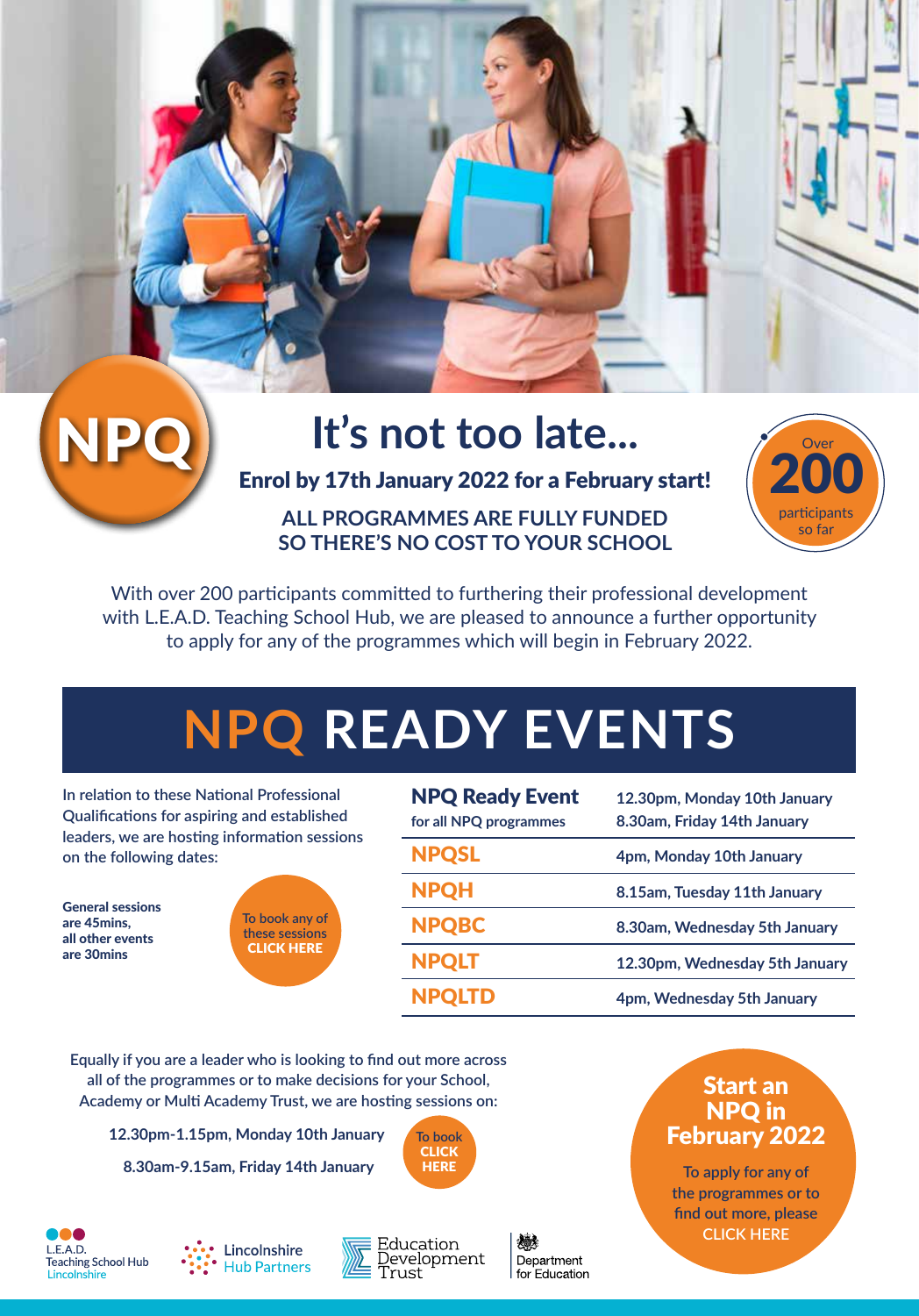# **Regional Events for ECTs and Mentors**

L.E.A.D. Teaching School Hub and partners are hosting 'Regional Events' for ECTs and Mentors which will take place in January.

ECF

These events will include input from guest speakers in relation to the Early Careers Framework as well as subject specific content relevant to each role. If you have not done so already, do not forget to access your place on the online portal.



| Event   Venue                      | <b>Dates for ECTs</b>       | <b>Dates for Mentors</b>   |
|------------------------------------|-----------------------------|----------------------------|
| Springfield Event Centre, Spalding | Thursday 13th January 2022  | Thursday 20th January 2022 |
| Doddington Hall, Lincoln           | Wednesday 12th January 2022 | Tuesday 18th January 2022  |
| Dower House Hotel, Woodhall Spa    | Friday 14th January 2022    | Wednesday 19th January 202 |

# DO YOU HAVE AN ECT STARTING IN JANUARY?

If you have an ECT who is due to begin in January 2021, you will need to follow these simple steps. This will ensure that they are enrolled with the AB service and that they are enrolled on the ECF induction programme .

The Lead Provider for Lincolnshire, **Education Development Trust (EDT) have informed L.E.A.D. Teaching School Hub of the next steps for the January cohort of ECTs**.



Please enter the [information via the](https://manage-training-for-early-career-teachers.education.gov.uk/)  DfE portal. HERE

機 Department for Education



[Complete an Expre](https://portal.educationdevelopmenttrust.com/register-for-the-early-career-professional-development-programme)ssion of Interest via their webpage. HERE





For the Appropriate Bo[dy services to ensure that your EC](https://leadtsh.ectmanager.com/Login.aspx)Ts are registered to begin statutory induction in January, you will need to register the ECTs via our new online service for managing statutory induction for ECT called ECT Manager. Follow this link to complete this - HERE

# Useful Reso[urces and Reading in relatio](https://earlycareer.chartered.college/making-the-most-of-the-hub/)n to ECF

The Chartered College - The Early Career Hub is a useful website that contains articles, videos and reading lists aligned to the Teachers's Standards and the Early Career Framework. HERE



**Further** information about [ECF and AB](https://www.leadtshublincs.co.uk/page/?title=ITT%2FEarly+Career%2FAB&pid=7)  Services **HERE**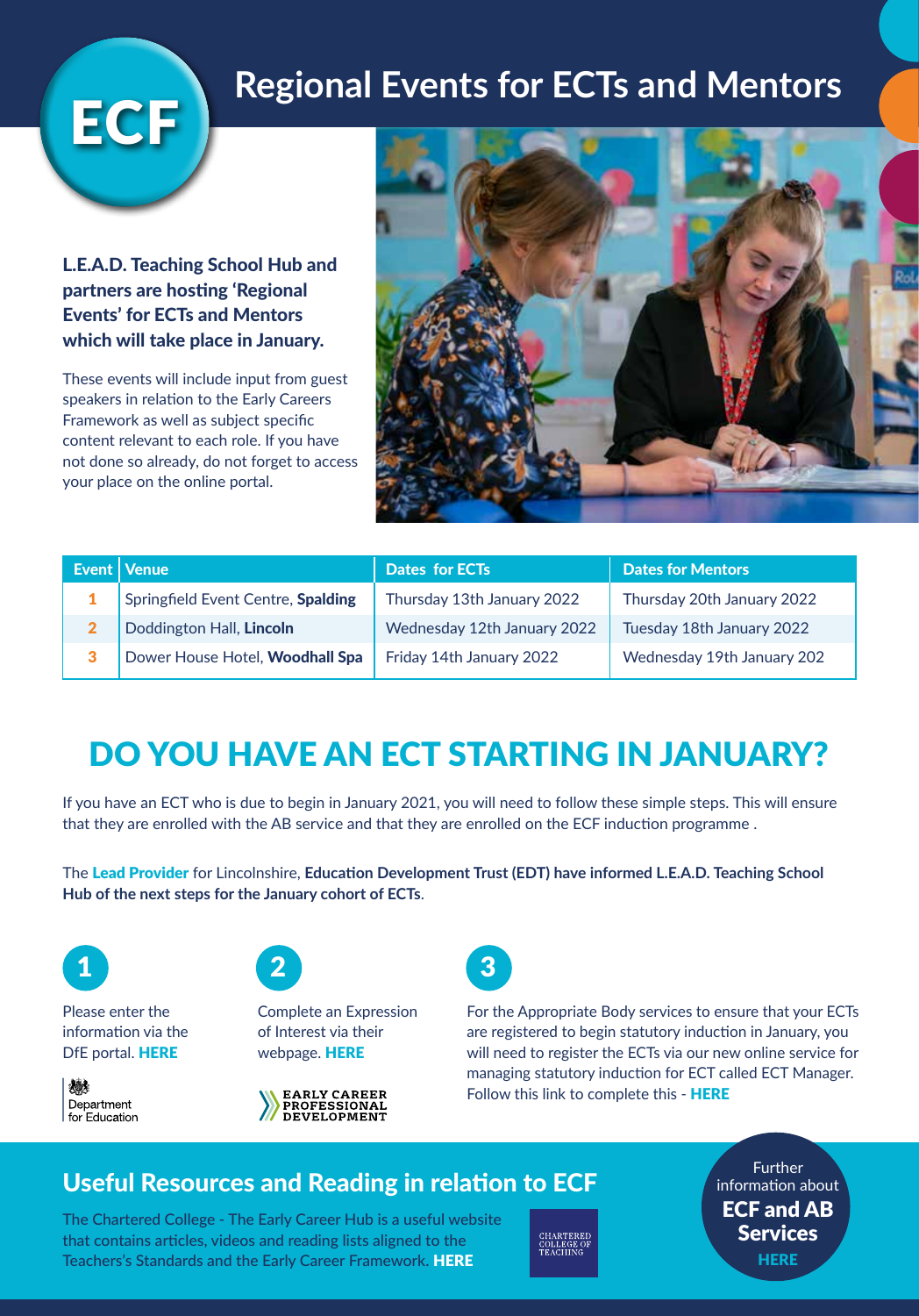

# Curriculum Hubs ...under the spotlight this month



The Science Learning Partnership combines local expertise in the teaching and learning of science, facilitating CPD and providing school-to-school support.

Please read the updates below [to discover the latest](https://drive.google.com/file/d/1EFdJsIpxNpC-M2TPmNUli9NDpE-guQJo/view) news and resources in this area of the Curriculum.

- The OFSTED research review in science was published earlier this year. Please find the extracted summaries HERE
- The **SLP Primary Lead** has written an article on children's learning in primary science in England[, highlighting the 10 ke](https://drive.google.com/file/d/1LNTqU2cbVrxkUOKPCHC4oMg5fISLx1fb/view)y issues. Please access this interesting article HERE
- We are Lead School for the Stimulating Physics Network (SPN) and a specialist SLP for physics. We can provide a range of bespoke and tailored CPD to meet your needs. We work closely with the University of Lincoln on a number of science initiativ[es, most recently Sch](https://drive.google.com/file/d/1PVCnp7P5aR_IEukEKcIHPTToYoDIewuV/view)ool Physicist of the Year and School Scientist of the Year. These events and other information are detailed in their newsletter HERE

Please t[ake the time to v](https://www.lincolnshirescitt.co.uk/slp)isit the Science Learning Partnership website for further details HERE





Lincolnshire Education Hub

The Music Hub has a range of opportunities for professional development



**CLICK HERE** 

Pathway 1: [Compose w](https://www.lincsmusicservice.org/whats-on/compose-with-confidence)ith Confidence: Learn through Listening (Primary Music)

Compose With Confidence | Lincolnshire Music Service (lincsmusicservice.org) Tuesday 25th January 2022, 4.30pm-6pm (Virtual)



# [Pathway 3: M](https://www.lincsmusicservice.org/whats-on/moving-towards-music-leadership-2022)oving Towards Music Leadership

Moving Towards Music Leadership 2022 | Lincolnshire Music Service (lincsmusicservice.org) Saturday 29th January, 5th and 26th February and 5th March 2022

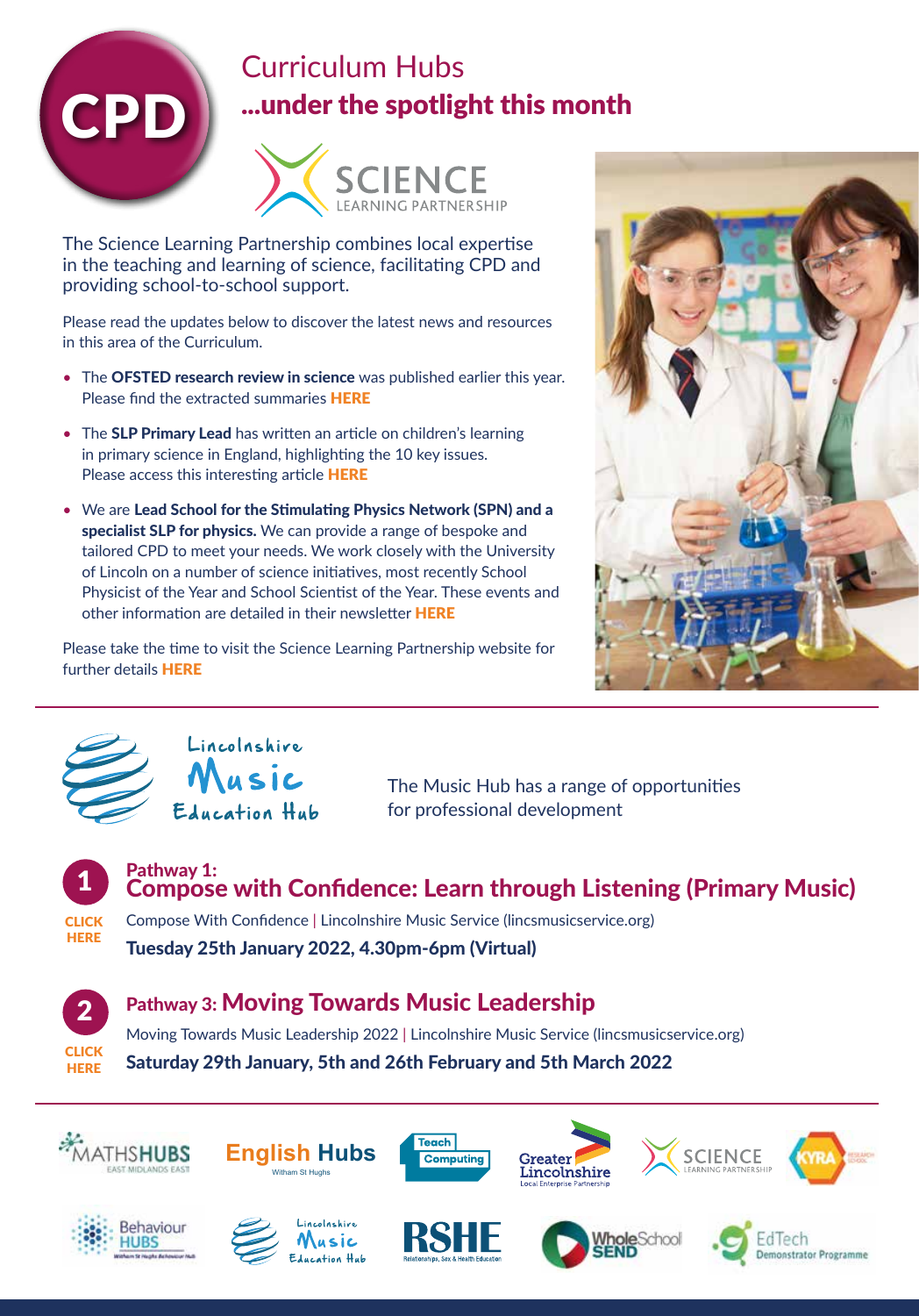

**At KYRA Research School, we bridge the gap between research and classroom practice, partner with schools to improve outcomes for disadvantaged pupils through evidenceinformed implementation, robust evaluation, quality CPD and follow-on support.**



# **NEW OPPORTUNITY FROM KYRA RESEARCH SCHOOL**

# Supporting recovery- making evidence informed choices

The EEF's Research Schools Network will deliver newly developed twilight sessions specifically designed to provide support in shaping schools' approach to educational recovery, school improvement and planning for the next academic year.

Through two free 90-minute sessions you will be supported to purposefully identify your school's key development priorities in the wake of the pandemic. Guidance around using research to identify potential approaches to educational recovery will also be provided, alongside worked examples of how to put new initiatives into practice.

#### Cost: Free

Audience: Suitable for schools or teachers who haven't been on Research School training recently and want to find out more about using evidence to support recovery.

Each pair of the twilights will be delivered by a team from KYRA RS & LearnAT Associate RS, or Huntington RS and their Associate RSs.

#### **Twilight 1:** Exploring the challenges **Twilight 2:** Preparing & planning for recovery

| Dates for pairs of twilights - online |                                     | <b>RS/ARS team</b>                             | <b>Booking link</b> |
|---------------------------------------|-------------------------------------|------------------------------------------------|---------------------|
| $\vert$ 1. 19th January, 2.30-4pm     | <b>2.</b> 24th January, 2.30-4pm    | KYRA RS and Learn AT Associate RS   CLICK HERE |                     |
| <b>1.</b> 10th January, 3.45-5.15pm   | <b>2.</b> 18th January, 3.45-5.15pm | Huntington RS                                  | <b>CLICK HERE</b>   |

Following successful feedback in previous years, KYRA Research school are pleased to be facilitating the following programmes in the new year, we recommend reserving your place quickly as both programmes have been highly popular.

# Metacognition and Self-regulated Learni[ng 2021 – 2022](https://event.bookitbee.com/34869/metacognition-and-self-regulated-learning-ambition)

#### Online starting - 26 January 2022

#### Cost: £295 per participant

Audience: Suitable for Heads of department/ key stage, Senior leaders from primary, secondary and specialist schools.

Based upon the EEF Guidance Report and cutting-edge evidence, this 4 session programme will enable you to make confident decisions what will help your pupils become aware of their strengths and limitations and to select appropriate strategies when undertaking a task.

# Memory for Learning 2021-2022

#### Online - Starting 24th February

Cost: £295 per delegate.

Audience: It is for staff from EYFS to KS4 who have a responsibility for and/or interest in improving learning for pupils.

'Memory for L[earning' is a 3 day programme](https://event.bookitbee.com/33191/memory-for-learning-2) designed to support schools to develop evidence-informed approaches in order to improve teaching and learning and student outcomes.